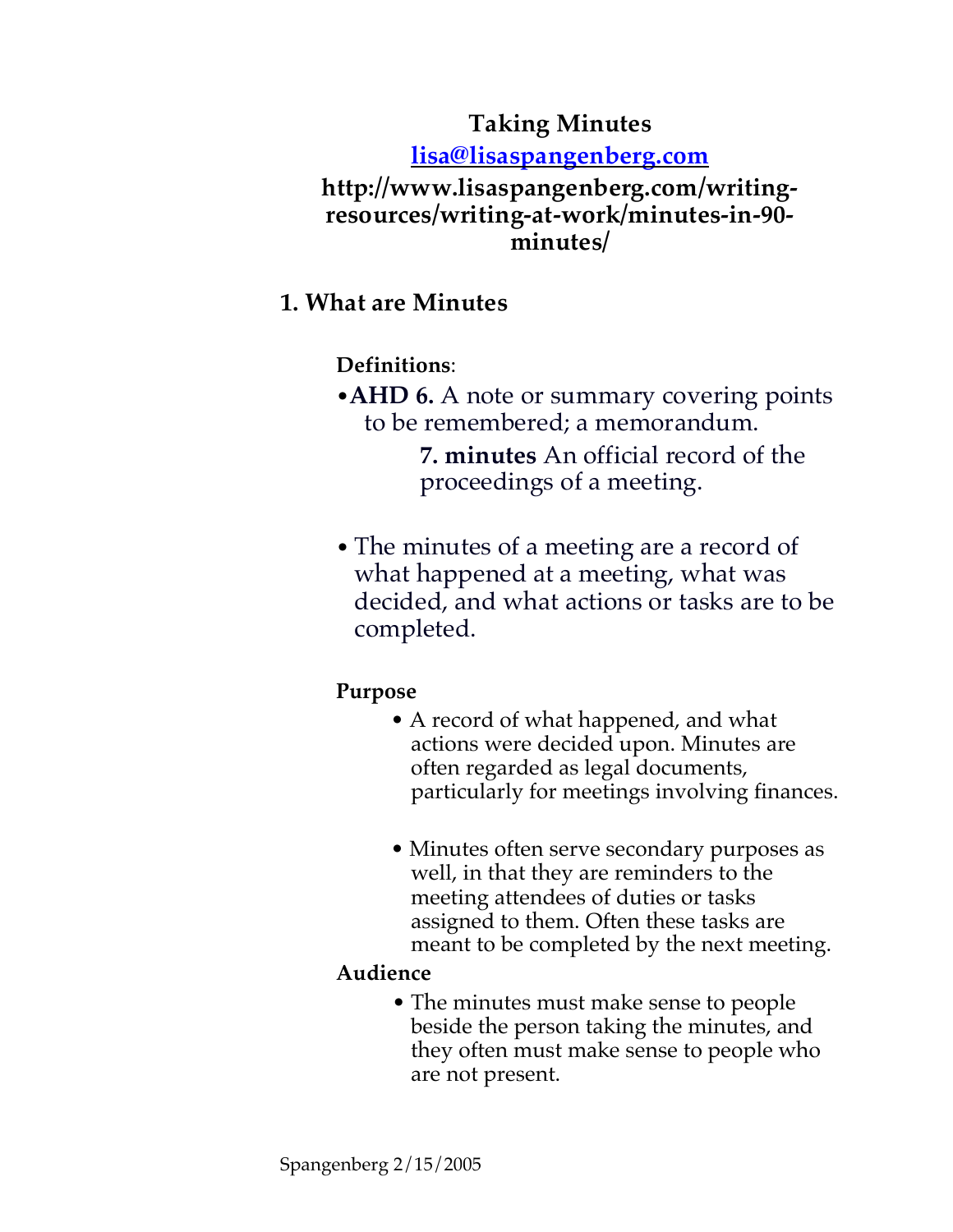- Minutes are a matter of public record; often "outsiders" will be reading them.
- Determine the level of formality, and the style, of minutes, based on the formality of the meeting, and the audience for the minutes.

## **Kinds of Meetings**

#### **Informal**

- Informal meeting often lack an agenda, but they generally have a central topic.
- Even in an informal meeting, agreements or consensus are reached, and decisions are made. Keep track of those.

#### **Formal**

- Formal meetings are usually set up in advance of the meeting day, with a list of attendees and an agenda.
- The formal meeting may adhere, strictly or loosely to "Parliamentary procedure," or be conducted according to *Roberts Rules of Order*

#### **Examples**

Formal Minutes

#### Informal Minutes

#### Anatomy of Minutes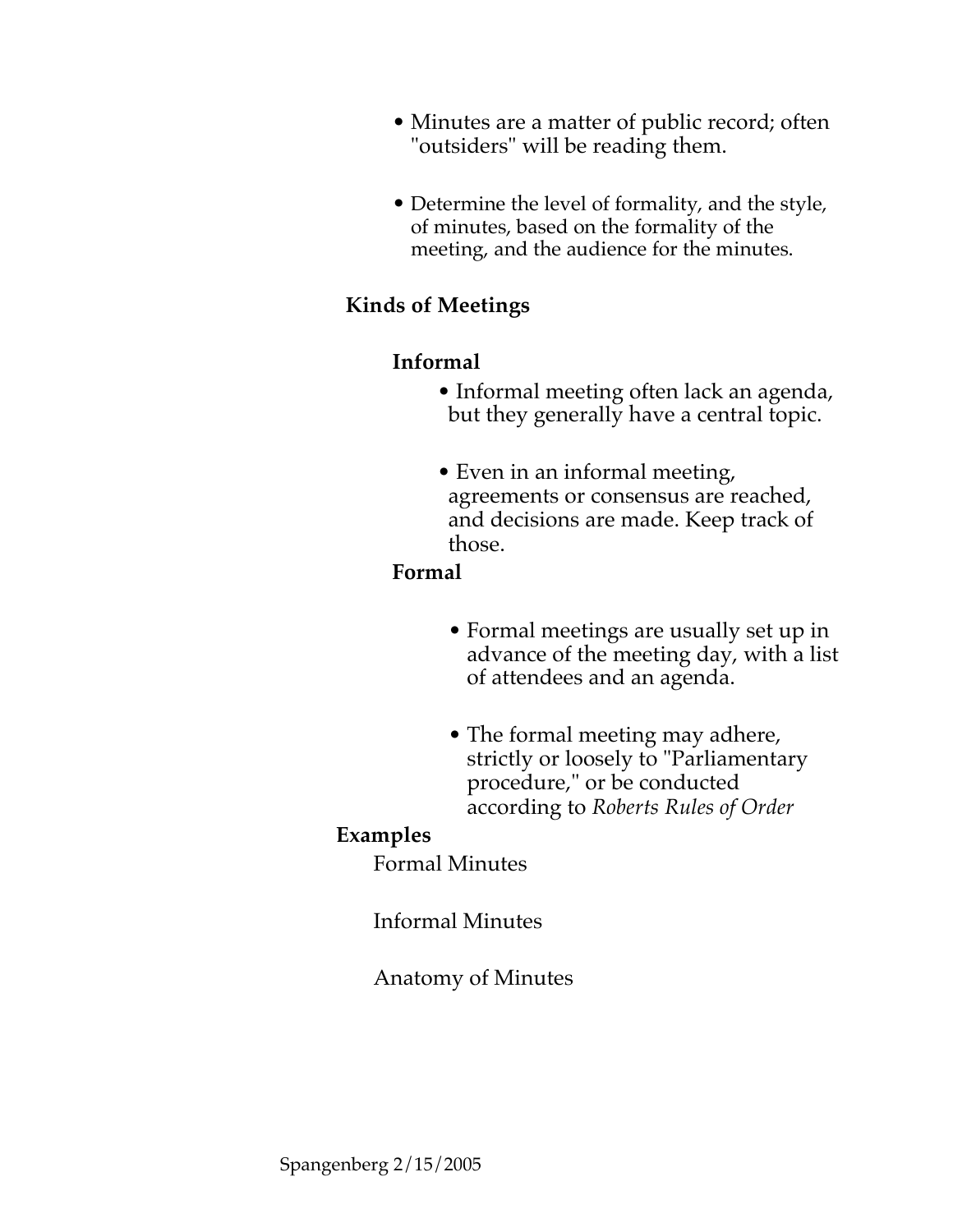## **2. What to do Before the Meeting**

#### **Assemble materials**

- If the agenda indicates that discussion will be highly technical. or will focus on a subject that you are not familiar with, do your homework. Determine what the acronyms or names of things are in advance. Look at the previous minutes to see if earlier discussion is pertinent. Talk to the meeting organizer if you need background information.
- Supplies—Make sure you have everything you need to take minutes. Paper and pens, (bring at least three), a tape recorder if you are recording the minutes for later transcription, with sufficient batteries and an extra tape, an extension cord if it will be needed. If you are using a laptop, again, make sure you have an extension cord if you will need one, or extra batteries.
- Documents and References—Bring any documents, including the agenda, that might be needed. This usually includes copies of the minutes from the previous meeting. Bring any documents you yourself may need—perhaps a list of names, **a list of abbreviations, and acronyms, or a calendar**.
- Prepare a list of names and contact data for attendees
- •The minutes will include a list of attendees, and well as those who were expected but were absent at the meeting. Sometimes this list can be prepared in advance.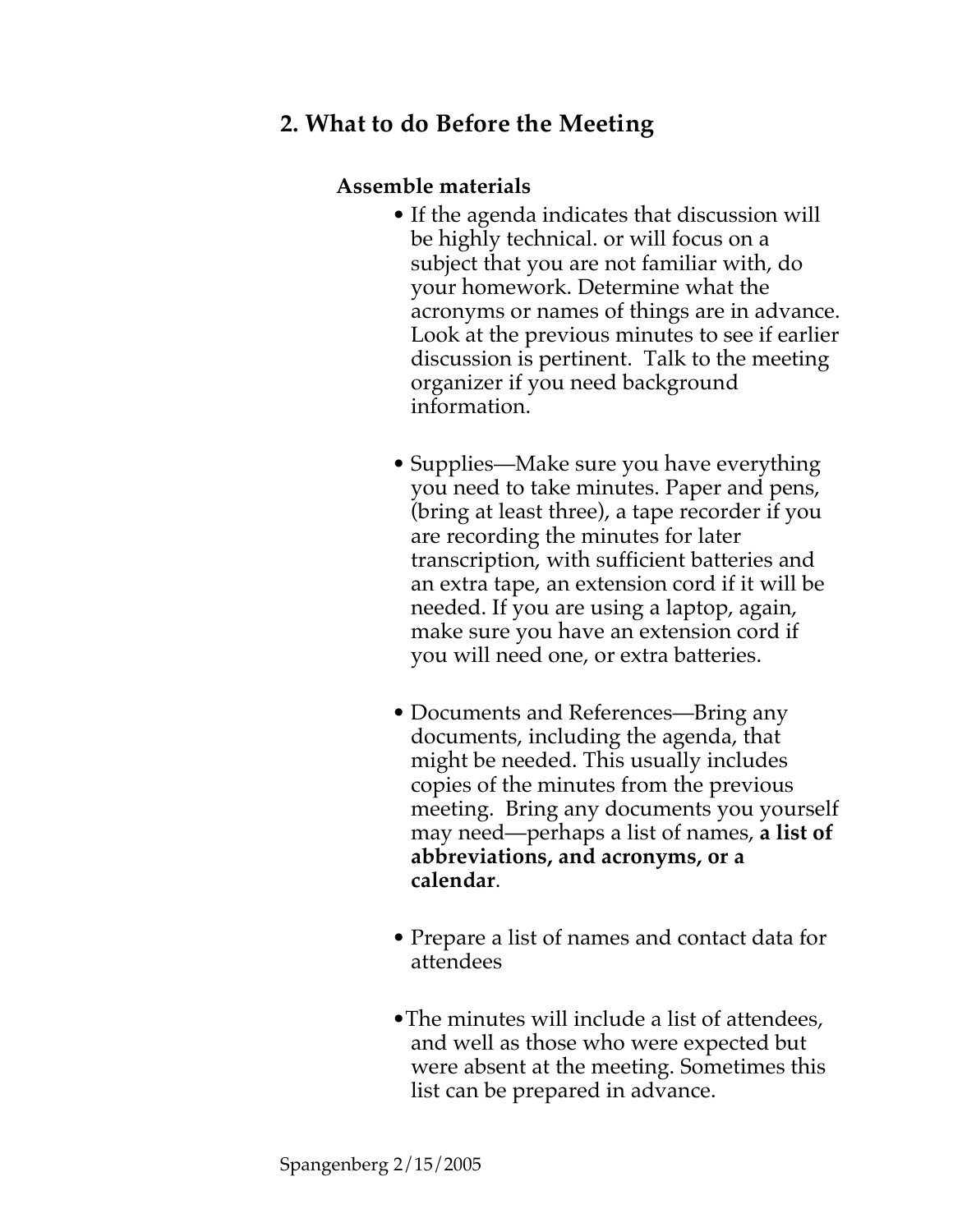- Often the memo or email announcing the date and time for the meeting will provide a list of names of attendees.
- If you can't obtain a list of attendees from the memo, contact the meeting organizer in advance for a list.
- Your list should include the full name (Jane Doe, not Jane) and title (Dr. Jane Doe, John Doe, Manuscript Curator).
- It is often a courtesy to include contact information (phone number and or email addresses) for the attendees. You may have privacy concerns to deal with if the memos are public.
- You can use the list to check off the names of people attending the meeting as they enter.
- Prepare a sign in sheet, or ask if you can borrow or copy the sign-in sheet provided by the meeting organizer.
- Since you may not know everyone at the meeting, and to make sure you get correct spellings of names and current contact information, you might want to create a sign in sheet for attendees to sign as they arrive. The sheet should have a column for their name, title and affiliation, and possibly, contact information, like a phone number or email address.
- You may want to create a seating chart as well, to assist in correctly identifying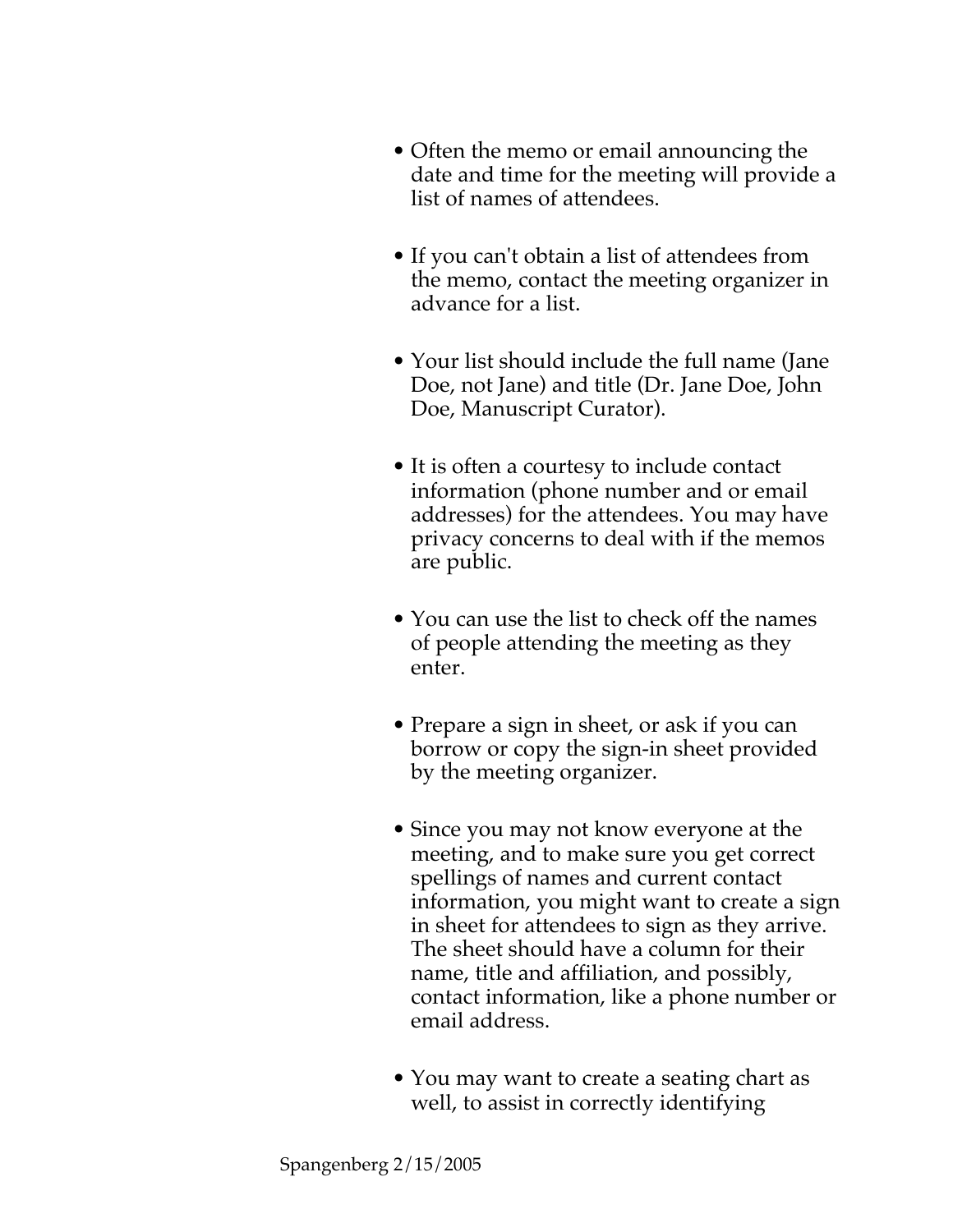speakers. You can number the seats, and refer to them by number in your notes, then later fill in the names based on the seating chart and sign in sheet.

#### **Creating a template or form**

Often you know enough about a meeting format, based on minutes of prior meetings, on attending similar meetings, and through discussions with others, and from looking at the meeting agenda, to create a blank template or form that you can use to guide your note taking at the meeting, and the formal minutes.

The specific format will depend on local needs; your meetings may be different from those of your colleagues, or those at other institutions. The minutes format is a guideline to be adapted to suit your needs. Use previous minutes for your organization or meeting as a guide.

## See: **Typical Parts of Minutes**

• I have a number of different templates you may use as examples in creating your own template.

# **3. How to Take Minutes**

## **Brief versus detailed transcript**

• With rare exceptions (certain legal meetings, or stockholder meetings), minutes are *not* word-for-word transcripts of what everyone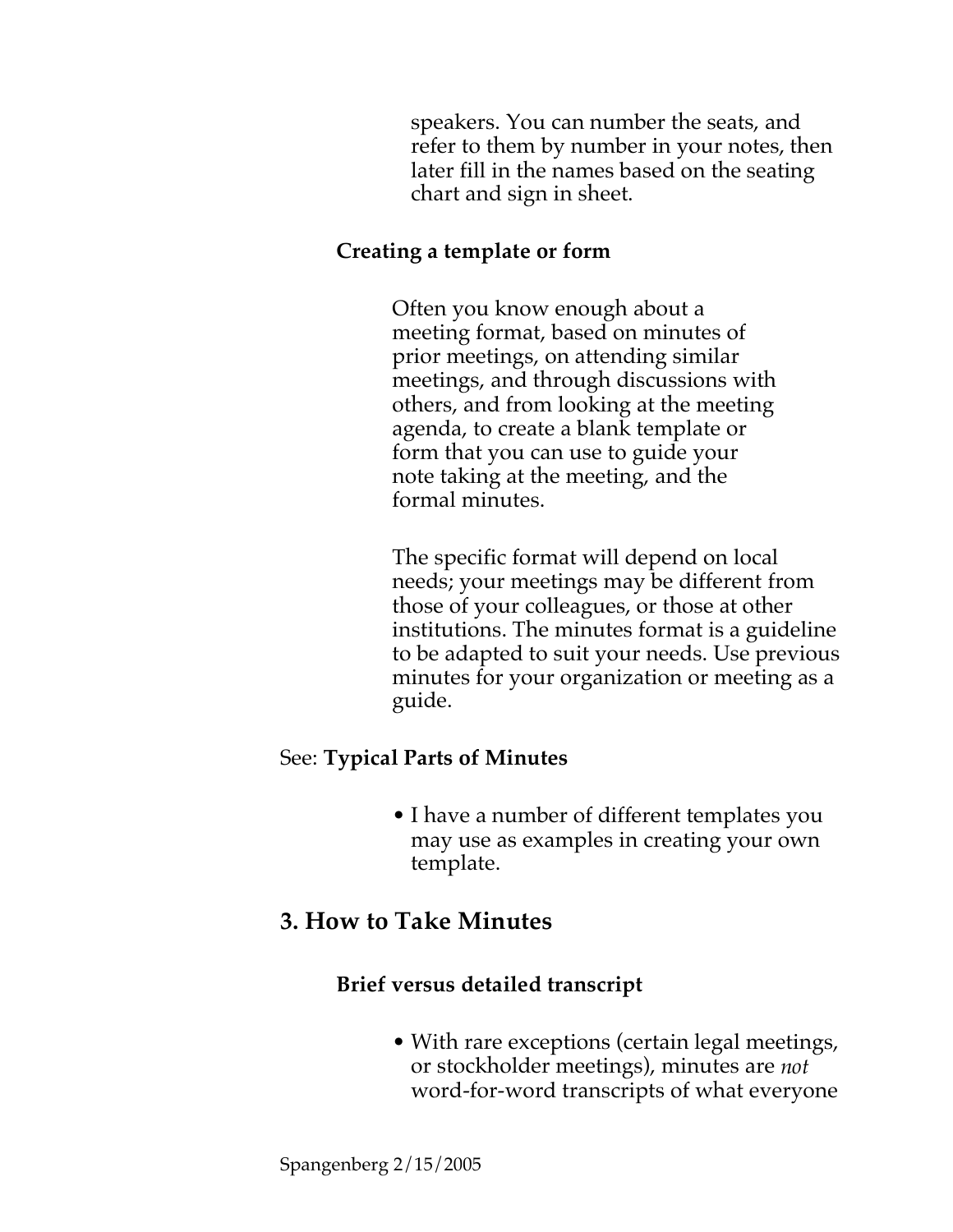says. Instead minutes are summaries of the discussion. For each agenda item, record the main points, briefly, of discussion, and the action taken.

• For each agenda item, list the main points of discussion, then specifically indicate what decisions were made. If individuals are assigned or volunteer to accomplish a task, be sure to record that information.

## **Things to Avoid**

- Minutes are impartial statements of fact. Do not editorialize or add personal opinion.
- Don't try to record every single comment; your goal is to record the gist of the discussion, and to accurately record any decisions made.

## **What to do at the meeting**

- Check off each attendee from your list as they arrive using your sign in sheet.
- Make sure that you learn the name of anyone you do not know.
- Summarize the essential points of the discussion, not the specific details (unless they relate to action items).
- Record issues that are raised, major points, and decisions.
- Record the numbers of votes for yea (yes), no, or those who abstain and do not vote.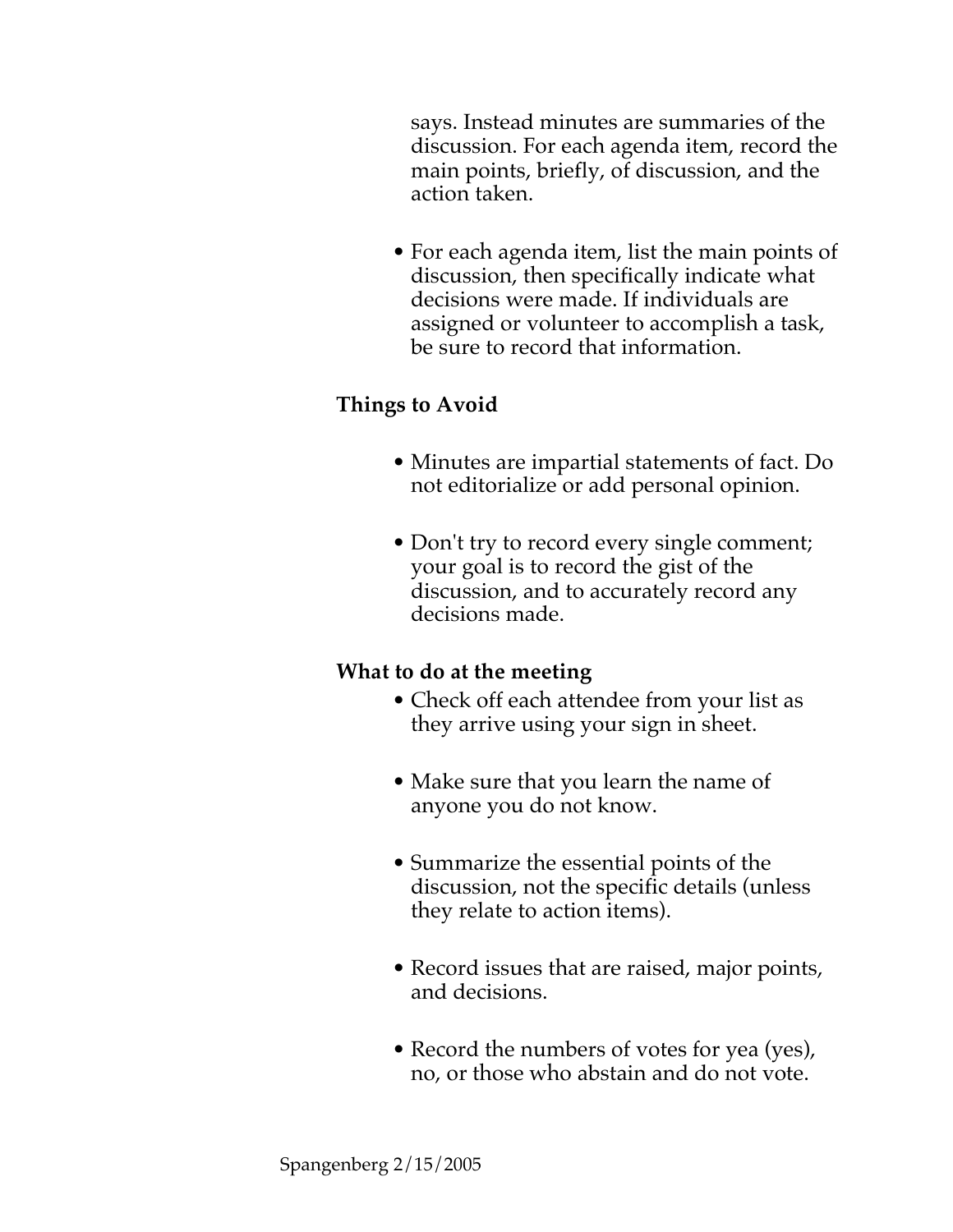• If it is a formal meeting, with a vote, you may be expected to record *how* each person voted, as well as *numbers* of yeas, noes, and abstentions.

## **Tips and shortcuts**

- If the meeting has a formal agenda, use it as the basis for your note taking.
- You may want to create a word processor file with the agenda items, and blank space between them, for your notes during the meeting. Alternatively, using a pad of paper, use a separate sheet of paper for each agenda item. Use the margin to make note of the sub-sections for each Agenda item,(describe it briefly) the Discussion any Action.
- Consider using a tape recorder or other audio recording device to supplement your note-taking.

## **Using a Laptop to Take Minutes**

- Many people are more comfortable with a keyboard than a pen.
- You can use a word processor template or copy of the agenda.
- Use a template to take your notes, as well as for final formatting. There are a number of template styles to choose from.

# **6. After the Meeting**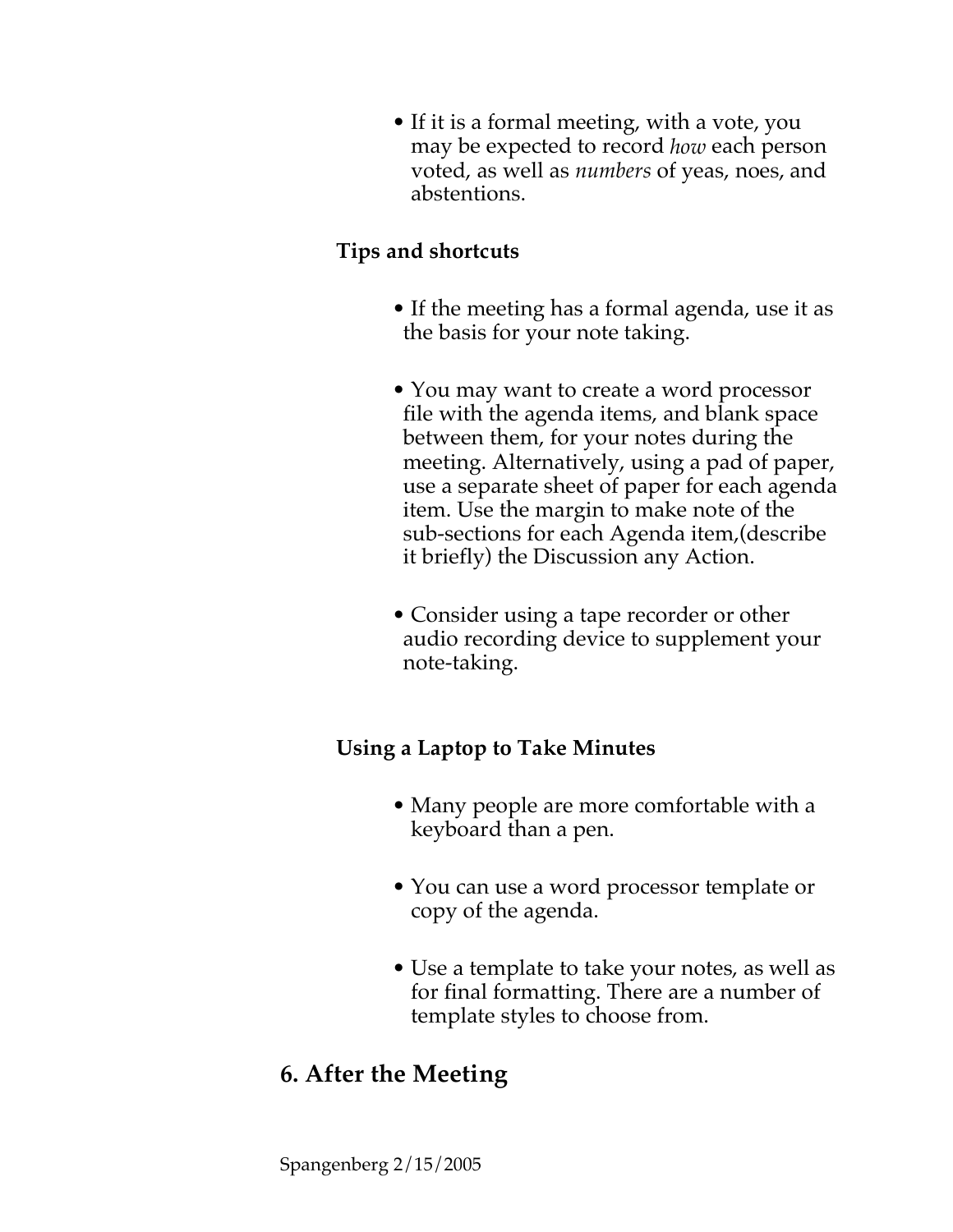#### **Format and organize minutes**

- As soon as possible after the meeting, you need to edit and format your rough notes into proper minutes.
- Choose an appropriate minute format; you might want to base your format on previous minutes for a particular series of meetings or for the organizational unit sponsoring the meeting.

## **Fact Checking**

- Check all the factual statements in the minutes, making sure names, dates, times are all accurate.
- Make sure that your summaries are accurate without being too detailed.
- Check with your chair, supervisor or other attendees if you have questions.
- Document check If there are related documents, including the agenda as well as any handouts that were distributed, make sure you have clean copies to accompany the minutes.
- Coordinate document collection with the proper people, to make sure you have the correct document versions, and that the documents may be distributed.

# **Proofing**